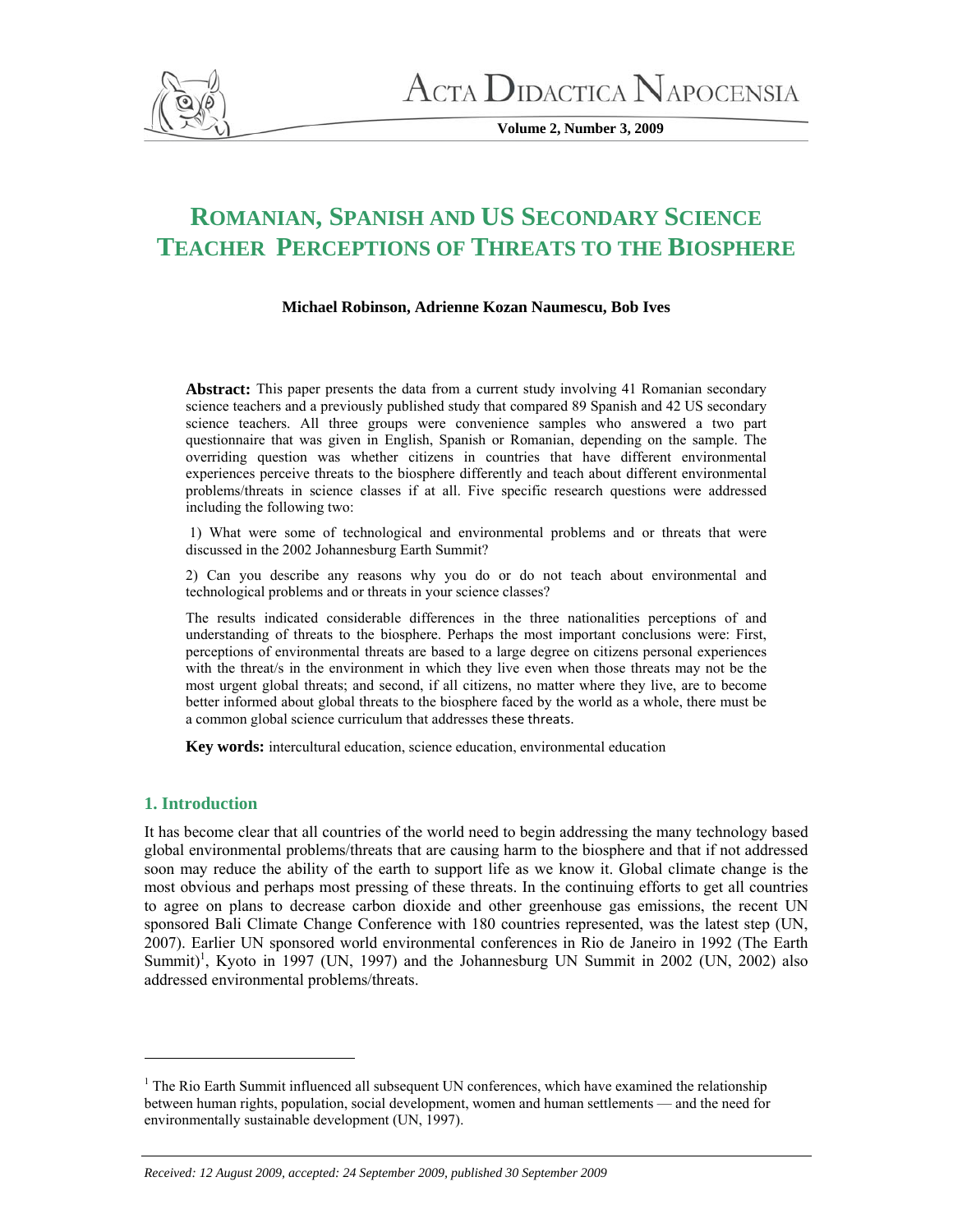The Kyoto protocol was an international and legally binding agreement to reduce greenhouse gas emissions worldwide that came into force in February 2005 after being ratified by 174 nations. The intent of the pact was to reduce greenhouse gases emitted by developed countries to at least 5% below 1990 levels by 2008-12. It was never signed by the US and Australia and President George W. Bush said it would hurt the US economy. The first commitment period to the Kyoto protocol will expire in 2012 and a new pact is urgently needed that must include the US, China and India. According to the UN scientific report from the Intergovernmental Panel on Climate Change (IPCC) it is clear beyond doubt that climate change is a reality which poses a serious threat to the future development of the world's economies, societies and ecosystems (Aldred, 2007).

## **2. Background**

The above information makes it clear that human efforts that address the need for environmental sustainability have been underway for many years. In fact the World Conservation Union addressed environmental issues as early as 1948 in a conference that included 181 countries. Within its mission, societies throughout the world were encouraged to conserve the integrity and diversity of nature and insure that the use of natural resources was equitable and ecologically sustainable (IWCU, 1948). The UN first addressed these issues in 1972 in Stockholm (UN, 1972). In those early days, the US was very supportive of environmental protection. Indeed, the first clean water act in the US was passed in 1972, catalyzed by the burning of the Cuyahoga River in Cleveland in 1969. Within 10 years many other clean water acts were passed and it is only recently that the Bush administration has tried to dilute the clean water and clean air laws passed under previous Republican administrations. The first US clean air act was passed in 1970 to give the Environmental Protection Agency (EPA) the right to regulate vehicle emissions. It was strengthened in 1990. As a result lead was taken out of gasoline and catalytic converters were required on all cars (Arms, 2004).

At that time (the early 1970s) the US was a world leader in government policy as well as science curriculum that addressed environmental issues in high school. In fact, in 1972, one author recalls two teachers, one each in science and social studies, in a high school where he was teaching in Baltimore County, Maryland who team taught a Science, Technology and Society (STS) course for their social studies and science classes. One author was also involved in teaching a new chemistry course with everyday applications, Interdisciplinary Approaches to Chemistry (IAC) which in the Environmental Chemistry Module addressed the need for less pollution and more use of clean, alternative energy sources. Unfortunately it is no longer in print but a later chemistry course, ChemCom*,* or Chemistry in the Community (2002), has carried on the IAC tradition because it also addresses chemistry based environmental problems/threats. Chem Com has had limited success because of its' lack of acceptance by many chemistry teachers who want a more rigorous, though less applicable to society, approach. The BSCS Green version (1992) of Biological Science, An Ecological Approach, is one of the few science texts with an environmental sustainability theme that has continued for many years, now approaching 50.

We can only wonder why science programmes that had STS applications did not expand and become more popular in schools. If they had, perhaps today we would have reached a critical mass for an environmentally literate public. Such a critical mass of citizens might be able to exert the political pressure needed to overcome the unsustainable economic interests that continue to degrade the environment. For example, we know that alternative energy sources such as geothermal, wind and solar used when possible, would be much better than fossil fuels for air quality, reduced greenhouse gases and reduced water and land pollution, but we continue to build new coal fired power plants even though we know their effects on climate change and human health. It is not just a US problem because the same types of vested interests win out in China, Spain, Russia and other countries of the world. In the US, part of the problem is a general ignorance of and rejection of science by many citizens when it does not fit into their religious or ideological beliefs. According to the National Science Board (NSB) 'Many Americans remain ignorant about much of science, the board said; for example, many are unable to answer correctly when asked if the Earth moves around the Sun (it does). But they are not noticeably more ignorant than people in other developed countries except on two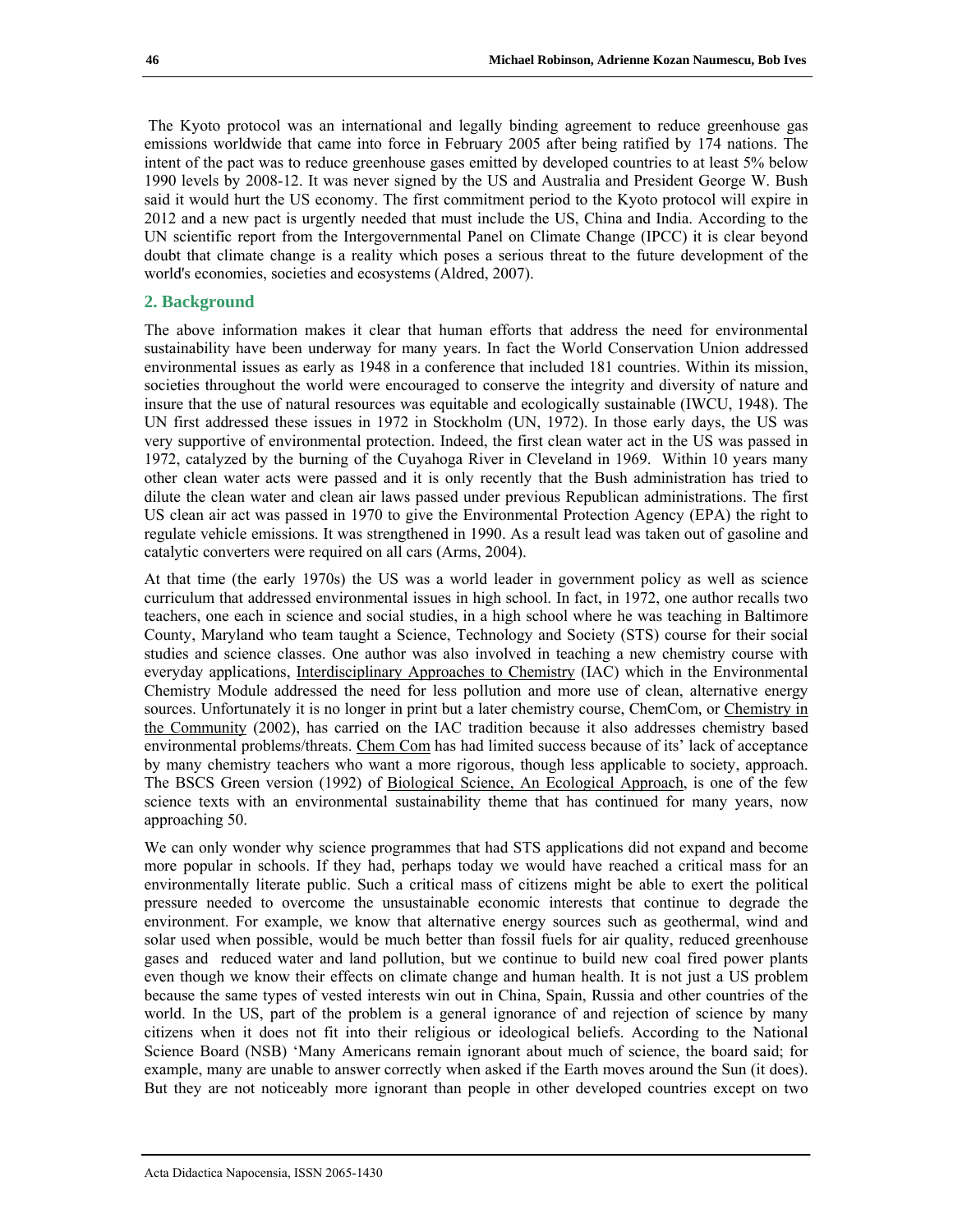subjects: evolution and the Big Bang. Although these ideas are organizing principles underlying modern biology and physics, many Americans do not accept them' (National Science Board, 2008).

The current US federal administration has compounded the problem by regularly putting political ideology ahead of empirical evidence from science research (Union of Concerned Scientists, 2008). We can only surmise how much influence political ideology and conservative religious beliefs have on what science teachers decide to teach or leave out. Moreover, misinformation and legal challenges by large corporations, e.g. the fossil fuel industry, have put economics ahead of science and successfully undermined attempts to regulate them, e.g. reduction of carbon dioxide, for years. Currently the US government thrust is again for more education in Science, Technology, Engineering and Mathematics (STEM) education to motivate more students to pursue careers in these areas to counter the Chinese 'threat' for technological dominance. Instead, the US and the rest of the world should probably be putting resources into environmental science literacy for all citizens if the world is to address pressing science and technology based threats to the biosphere (Dean C., 2008).

In the 2005 Human Development Index (HDI) which includes income (GDP per capita), life expectancy, education (combined primary, secondary and tertiary) and adult literacy, Romania ranks from  $26<sup>th</sup>$  (97.3 % literacy) to 76<sup>th</sup> (Life Expectancy) out of 177 countries (Human Development Index, 2005)

Educational System in Romania: The educational system was revamped in 2000 to be more in line with societal needs. Education is a national priority, free up to university, democratic and open to all citizens. It is compulsory for 10 years from age six. This includes four years of primary, four years of gymnasium, and two additional years of lower secondary. After 10 years of education, students who qualify have two additional years of upper secondary for more specialized vocational or other training. Students take a national examination after the first eight years to determine in which type of school they will continue study. Those who pass the national exams go on to lower secondary after which they must pass a second national examination to enter upper secondary. Upper secondary education can lead to higher education if the final national exam is passed. Romanian higher education is now in the process of conforming to the Bologna Accord which specifies a three year undergraduate degree. Some students may study an additional two years for a master's degree. Regarding education goals, one challenge cited by the Ministry of Education pertinent to this paper is the provision of sustainable development through judicious exploitation of resources and environmental protection.

How does the above information and opinion relate to this paper? We can see that some industries are beginning to invest in more environmentally friendly technologies to reduce production costs, especially those based on petroleum, and improve sales but a better educated public could accelerate this process and perhaps give it an ethical dimension as well. If we truly want a sustainable world, as science educators we should ask how our science teaching can address the original message of the Rio Earth Summit - nothing less than a transformation of our attitudes and behavior will bring about the necessary changes. Without environmental sustainability, or living within the earth's carrying capacity without further degradation, life as we know it will not continue even in the short run, as measured by human life spans, and certainly not in geological time frames. It will require a world effort and the US, given our huge rate of consumption, needs to become a political and educational leader just as we were in the early 1970s.

The data in this paper address knowledge of the most recent UN Summit in Johannesburg and attitudes of Romanian, Spanish and American secondary science teachers regarding what environmental science problems/threats are taught in science classes, if at all. Comparisons of Romanian science teacher attitudes to both Spanish and American secondary science teachers from an earlier published article (Guisasola, J. et al., 2007) are presented in the results and discussion and conclusions. The overriding question is whether citizens in countries that have different environmental experiences perceive threats to the biosphere differently and teach about different environmental problems/threats in science classes if at all. Specific research questions that will be addressed are as follows:

1) What were some of technological and environmental problems and or threats that were discussed in the 2002 Johannesburg Earth Summit?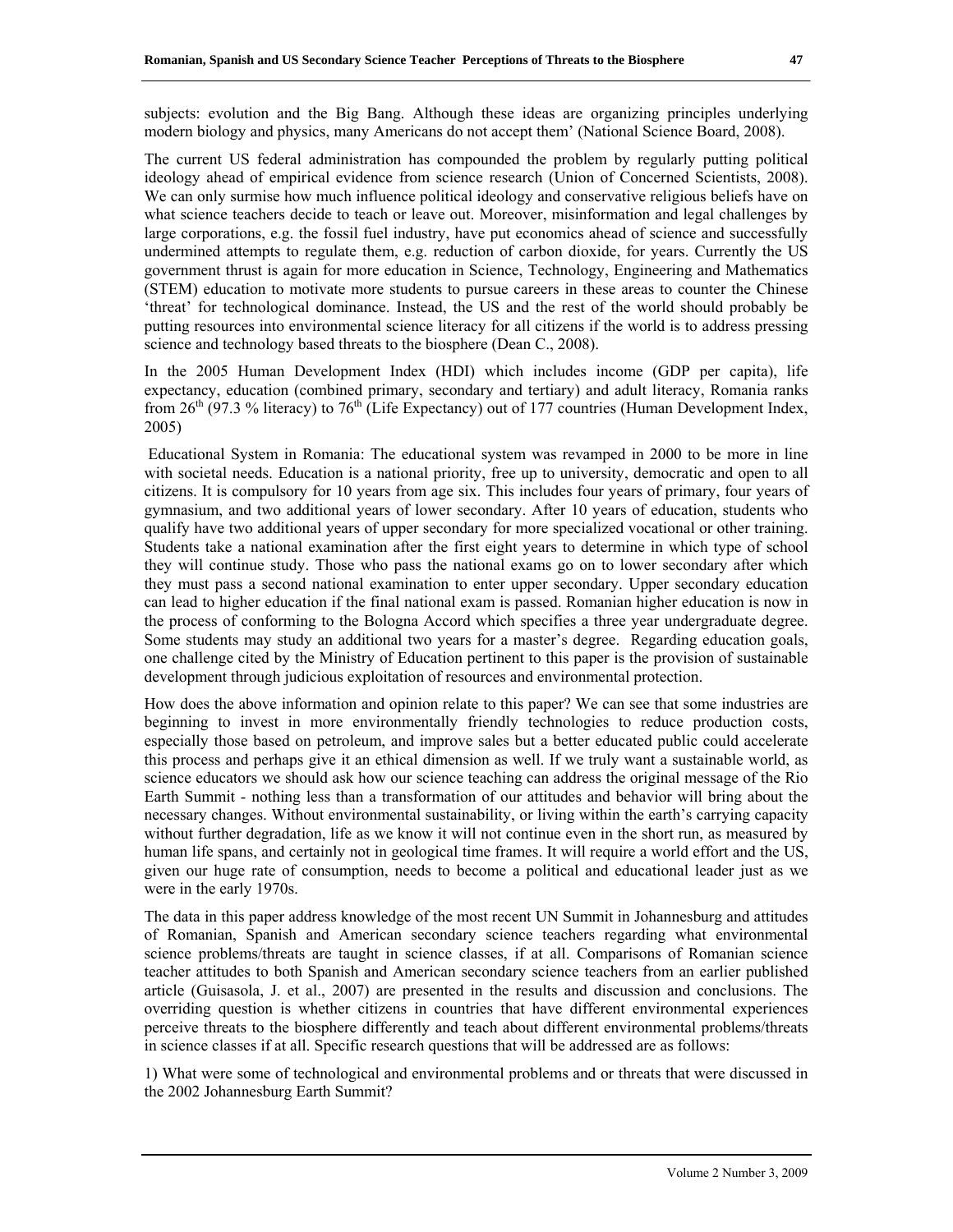2) Can you describe any reasons why you do or do not teach about environmental and technological problems and or threats in your science classes?

 3) How much coverage do you give to technological and environmental problems/threats in your science classes in an average semester?

 4) In the context of the science classroom and in the order of your goals and objectives, what do you think is important to teach in science classes?

 5) What are the science teachers' priorities for the eight environmental science problems/threats described in the survey?

# **3. Methodology**

**Subjects***:* The subjects were 41 Romanian and one Hungarian secondary science teachers who taught one or more of the following subjects: Biology  $(n= 15)$ , Chemistry  $(n=12)$ , Physics  $(n=1)$ , or Geography (n=5). One teacher taught informatics. Thirty-two of the teachers were females and nine were males. They ranged in age from 20-60 with the largest age groups from 36-40 (n=8) and 46-50 (n=7) and 51-55 (n=7). Thirty-five of the subjects had bachelor's degrees, three had a master's and three had doctorates. Most of the teachers had degrees in their teaching area. Most of the teachers had many students ranging as high as 300 for a teacher who taught classes in grades 6-12 and a low of 70 students for a 12<sup>th</sup> grade teacher. In general most teachers taught grades seven through 11 with a few teaching below grade seven and one who taught only grade 12. All but five subjects taught in the city of Cluj-Napoca.

**The Instrument***:* A questionnaire (see Appendix) was designed in two parts. The first part was comprised of the four open ended questions. The answers to the questions were used to determine what ideas the teachers held regarding their teaching of the environmental and technological problems. Question three of part one required teachers to check a range. Question four of part one had five sub questions that required teachers to rank themselves on a scale from 1-10 regarding the importance they gave to each sub question**.** The current questionnaire was first piloted with a small sample of teachers in Spain and afterwards used in a study that comprised both Spanish and American secondary science teachers. None of the teachers indicated any problems in understanding the meaning of questions.

Part two required the science teachers to rank the eight global environmental science problems/threats according to the importance they gave to them and the priority they felt they should have in public policy. A space was provided on the left margin for ranking them and teachers were instructed to rank them from 1 (most important) to 8 (least important). When ranking the threats, teachers were asked to rank the top three first (1- 3) and the three least important threats (6 -8). Last, they were asked to rank the two middle threats with numbers (4-5). The results of the ranking were analysed by determining the average rank of each threat.

The content validity of the questionnaire and its relevance to the goals was verified by the professional expertise of the researchers and qualified and experienced members of faculty in science and science education. Before the questionnaire was used in Spain, members of the faculty of science and science education completed it and made suggestions that were taken into account in writing the last version of the questionnaire. The questionnaire was translated from English to Romanian to gather the Romanian teacher data. A native Romanian university faculty member with fluent English skills did the original translation which was back translated into English by another native Romanian faculty member with fluent English. A US faculty member compared the original and back translated English versions and additional revisions were made in the Romanian translation based on this comparison after discussion with both of the Romanian faculty members.

#### **4. Results**

**Question One:** What were some of the technological and environmental problems and or threats that were discussed in the 2002 Johannesburg Earth Summit? Among the Romanian science teachers, 10 teachers (24%) did not answer the question. Twenty-five (28%) of Spanish teachers and 25 (57%) of US teachers did not answer it. The Romanian teachers who answered the question (21) pointed out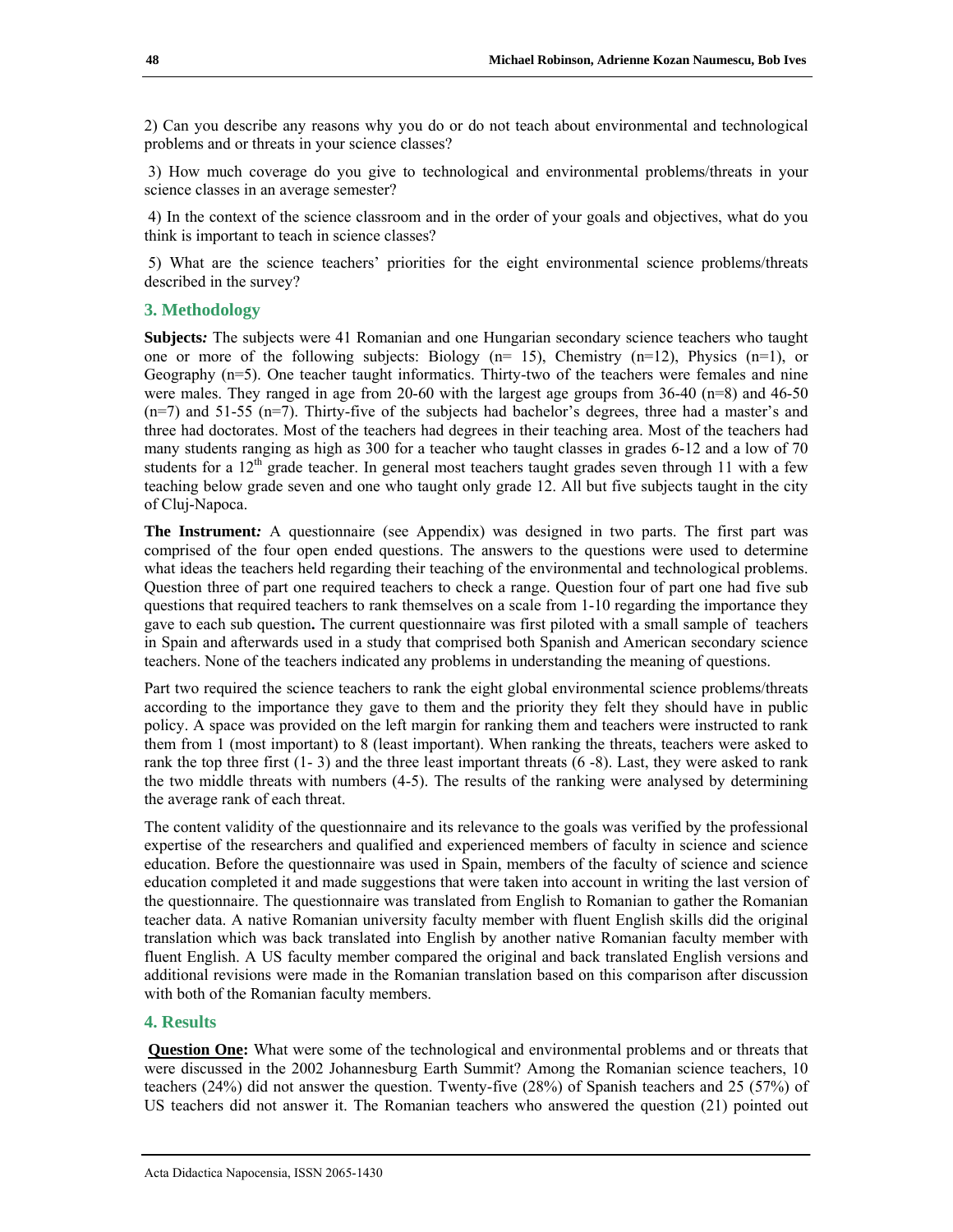very general problems as did the US (17) and the Spanish (64) teachers. The Romanian and Spanish teachers gave the most answers (highest percentage) regarding problems related to contamination of the planet. The Romanian teachers gave the highest percentage of responses directed at climate change and biodiversity. Nine of the Romanian teachers indicated detailed information about the Johannesburg Earth Summit and gave detailed explanations of the effort to reach a new agreement. Nine of the US teachers gave fairly detailed answers and appeared to know what they were talking about, but nine also gave very sketchy or limited information that could not clearly be tied to the Summit. A considerably higher percentage of Spanish (48%) and US teachers (57%) gave responses that addressed sustainability.

Among the teachers who replied, the responses were grouped in the following way (see Table 1):

| <b>Type of Response</b>                                                                            | <b>Romanian teachers</b><br>$N = 41$ | <b>Spanish</b><br><b>Teachers</b><br>$N=89$ | American<br>teachers<br>$N = 42$ |
|----------------------------------------------------------------------------------------------------|--------------------------------------|---------------------------------------------|----------------------------------|
|                                                                                                    |                                      |                                             |                                  |
| A. Problems related to contamination of the Planet:                                                | 18(34%)                              | 42 (47%)                                    | 16(38%)                          |
| A.1. Ozone layer                                                                                   | 1                                    | 5                                           | $\mathbf{0}$                     |
| A.2. Emissions of gases                                                                            | 8                                    | 14                                          | $\overline{2}$                   |
| A.3. Greenhouse gases                                                                              | 9                                    | 14                                          | 7                                |
| B. Measures undertaken towards the sustainable<br>development and limited resources of the planet. | 14(26%)                              | 43 (48%)                                    | 24 (57%)                         |
| C. Unjust distribution of the natural resources and<br>possible ways to equitably distribute them. | $\overline{4}$                       | 20                                          | $\mathbf{0}$                     |
| D. Climatic change and biodiversity.                                                               | 8(15%)                               | 12(13%)                                     | $\theta$                         |
|                                                                                                    |                                      |                                             |                                  |
| E. Biodiversity, clean water and sanitation,                                                       | $\overline{2}$                       | $\Omega$                                    | 11                               |
| economic security, ratification of the agreement.                                                  | 9                                    | $\Omega$                                    | $\theta$                         |
| <b>Totals</b>                                                                                      | 53                                   | 117                                         | 51                               |

**Table 1.** *Romanian, US and Spanish teacher responses regarding issues discussed in the Johannesburg Earth Summit*

**Question Two**: Can you describe any reasons why you do or do not teach about environmental and technological problems and or threats in your science classes? Thirty-two Romanian teachers gave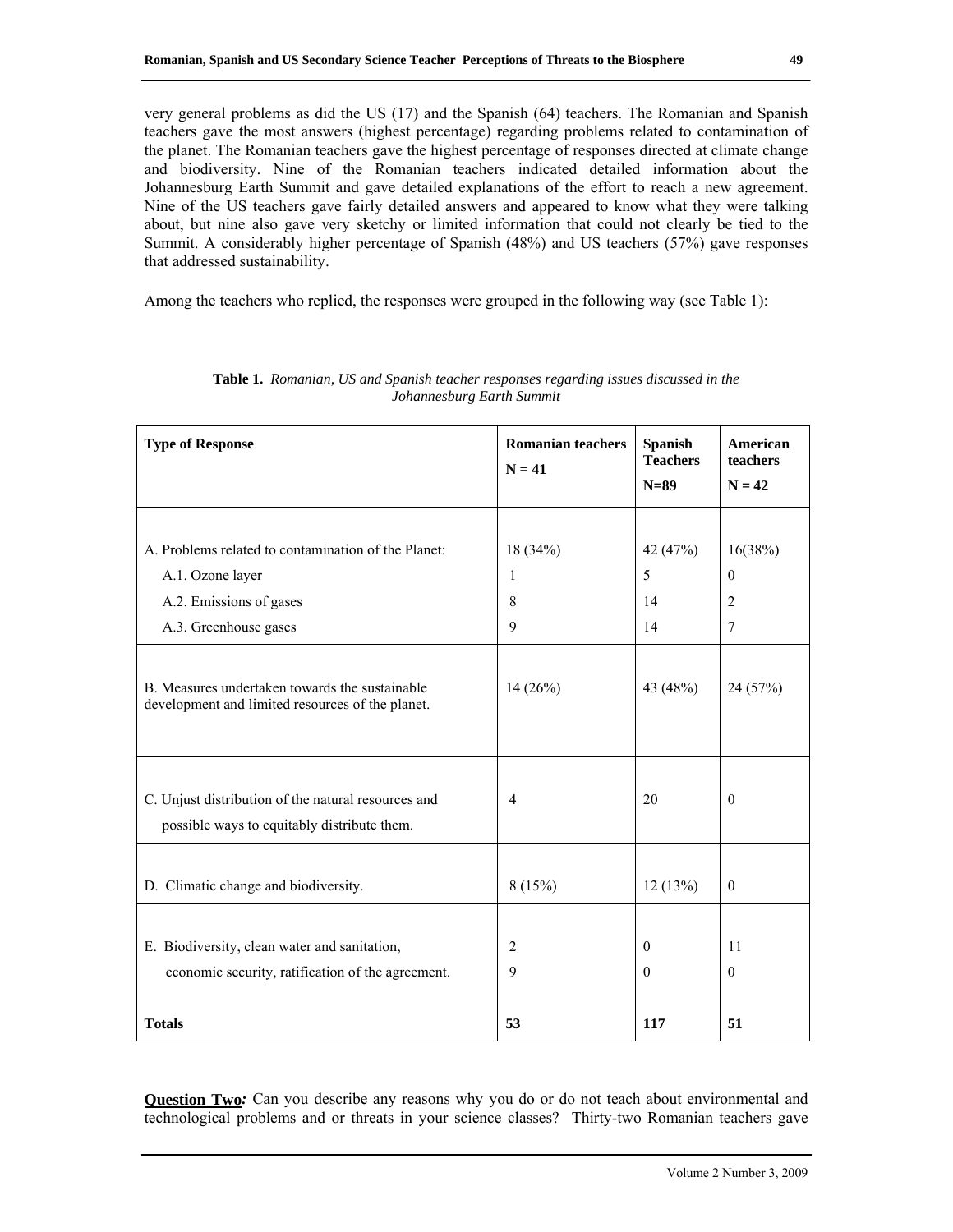reasons for why they teach about environmental and technological problems. Three teachers said it is important for mankind or society to understand these problems. Four teachers said it is important to inform and or educate students about environmental problems. Three teachers said it is part of the curriculum. Six teachers did not answer the question or said there is no reason for why they do not teach about these issues. Most teachers gave reasons for why they did not teach about them and the most common reason  $(n=17)$  was that it is not in the state curriculum. Eleven teachers said they do not have time (See Tables 2 and 3).

Many more Spanish and US teachers gave reasons for why the issues should be taught. Nearly onehalf of the Spanish teachers (n=43) gave arguments that the problems of the planet belong to everyone and education about them is necessary for survival of future generations. Among the US teachers, 18 supported the idea that the issues affect our lives and future and that they are important to the health of the planet. Forty Spanish teachers also said it is necessary to teach the values of democracy and solidarity which lead to responsible attitudes in the treatment of the problems of the planet. Nine US teachers said the problems must be understood by future leaders and students must be informed to be good citizens, including voting. Also, all of us are part of a global community and citizens of the earth and the issues are important to all of us (see Table 2).

| <b>Reason Given</b>                                                                                                 | Romanian<br><b>Teachers</b><br>$(N=41)$ | <b>Spanish</b><br><b>Teachers</b><br>$(N=89)$ | American<br><b>Teachers</b><br>$(N=43)$ |
|---------------------------------------------------------------------------------------------------------------------|-----------------------------------------|-----------------------------------------------|-----------------------------------------|
| Problems belong to all of us and understanding is<br>needed for survival. Future health of humans depends<br>on it. | 3                                       | 43                                            | 18                                      |
| Needed for democratic values, informed<br>citizens/voters, understanding by future leaders                          | 6                                       | 40                                            | 9                                       |

|  |  |  | Table 2. Reasons why Romanian, Spanish and US teachers teach the issues |  |  |  |  |  |
|--|--|--|-------------------------------------------------------------------------|--|--|--|--|--|
|--|--|--|-------------------------------------------------------------------------|--|--|--|--|--|

Thirty-seven of the Spanish teachers indicated that they do not teach this type of science and that they only mention the problems in a superficial way. Seventeen of the US teachers either gave no answer to the question or said they do not address the issues for various reasons. Eight of the Spanish teachers said they had not had sufficient training to be able to explain these matters. None of the US teachers cited a lack of training for not teaching the issues. Ten Spanish teachers said that there is no time to explain such subjects given that the syllabus is very wide. Thirteen of the US science teacher cited no time, the curriculum was too broad or the science standards did not include these issues. Nineteen Spanish teachers said environmental issues should not be part of the science curriculum. Eight US teachers did not answer the question (see Table 3).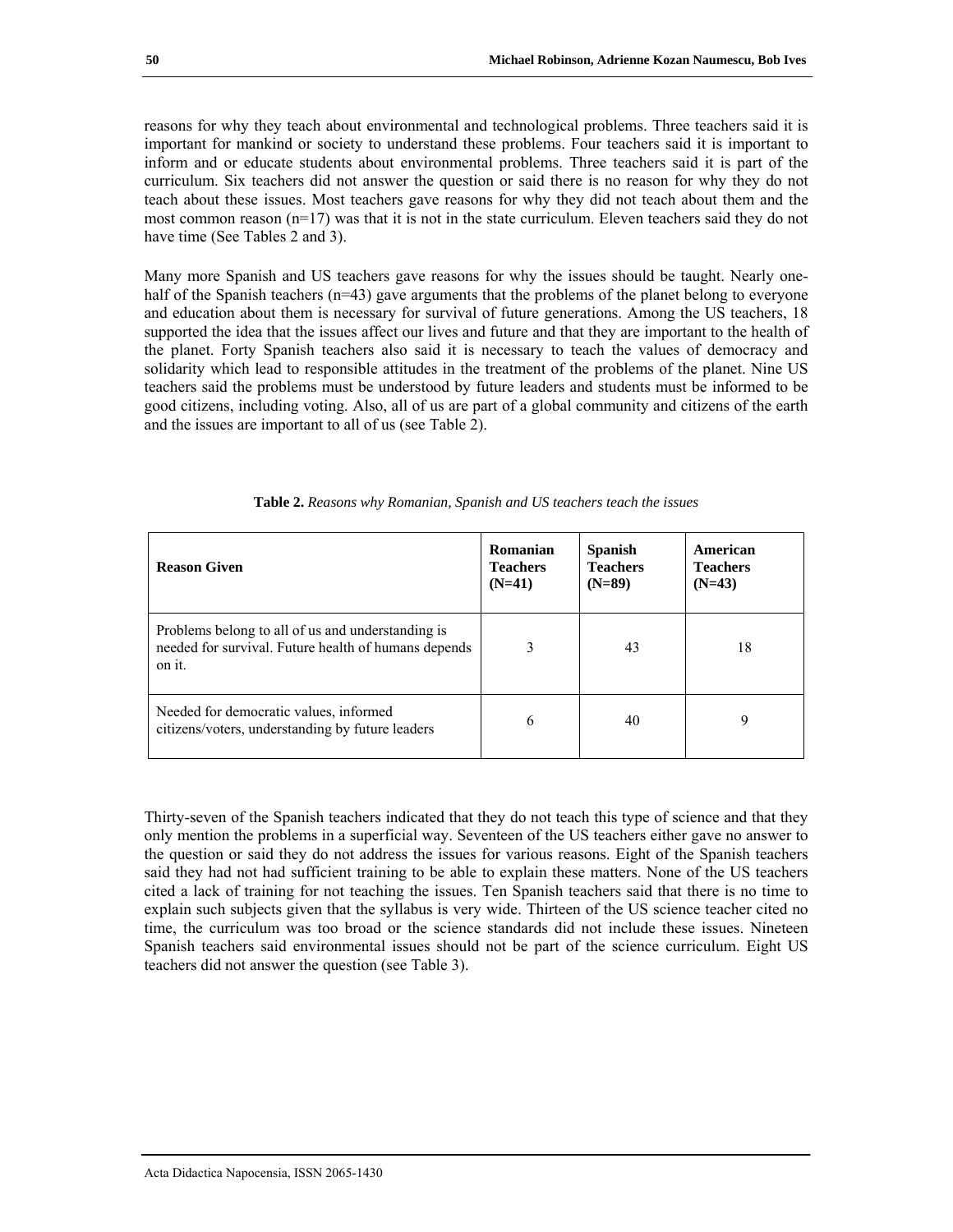| <b>Reason Given</b>                                  | <b>Romanian Teachers</b><br>$(N=41)$ | <b>Spanish Teachers</b><br>$(N=89)$ | <b>American Teacher</b><br>$(N=43)$ |
|------------------------------------------------------|--------------------------------------|-------------------------------------|-------------------------------------|
| Not in the curriculum or<br>part of the standards    | 17                                   | 19                                  | 6                                   |
| Lack of time                                         | 11                                   | 10                                  | 7                                   |
| No.<br>given or<br>answer<br>various reasons why not | 6                                    |                                     | 17                                  |
| Lack of training                                     | $\theta$                             | 8                                   | $\Omega$                            |
| Do not teach this type of<br>science                 |                                      | 37                                  |                                     |

**Table 3.** *Reasons why Romanian, Spanish and US teachers do not teach the issues*

**Question Three***:* How much coverage do you give to technological and environmental problems/threats in your science classes in an average semester? All Romanian teachers devoted time to technological and environmental problems/threats during the school year. Twenty-four per cent of the teachers devoted time at least once a week and another 46% devoted time at least once a month. In general, the biology and geography teachers seemed to devote a little more time with eight teachers in biology and geography indicating time daily or once a week. When compared to Spanish and US science teachers, the Romanian science teachers in general devoted more time each semester. A higher per cent of Spanish and US science teachers devoted more time daily (see Table 4).

| <b>Time Dedicated</b>              | Romanian<br><b>Teachers</b><br>$(N = 41)$ | Romanian<br><b>Teachers by</b><br><b>Subject</b>           | <b>Spanish Teachers</b><br>$(N = 89)$ | American<br><b>Teachers</b><br>$(N = 42)$ |
|------------------------------------|-------------------------------------------|------------------------------------------------------------|---------------------------------------|-------------------------------------------|
| None                               | $\theta$                                  |                                                            | $2(2.2\%)$                            | $1(2.3\%)$                                |
| Once or twice<br>during the course | $10(24.0\%)$                              | 3 biology, 4<br>chemistry<br>and 2 physics                 | $9(10.0\%)$                           | $4(9.5\%)$                                |
| Once a month                       | 19 $(46\%)$                               | 6 biology, 3<br>physics,<br>7 chemistry and<br>3 geography | 45 (50.5%)                            | $10(23.8\%)$                              |
| Once a week                        | $10(24\%)$                                | 6 biology, 2<br>chemistry                                  | 20 (22.5%)                            | $17(40.5\%)$                              |

**Table 4.** *Time dedicated to technological and environmental problems/threats by the Romanian, Spanish and US science teachers*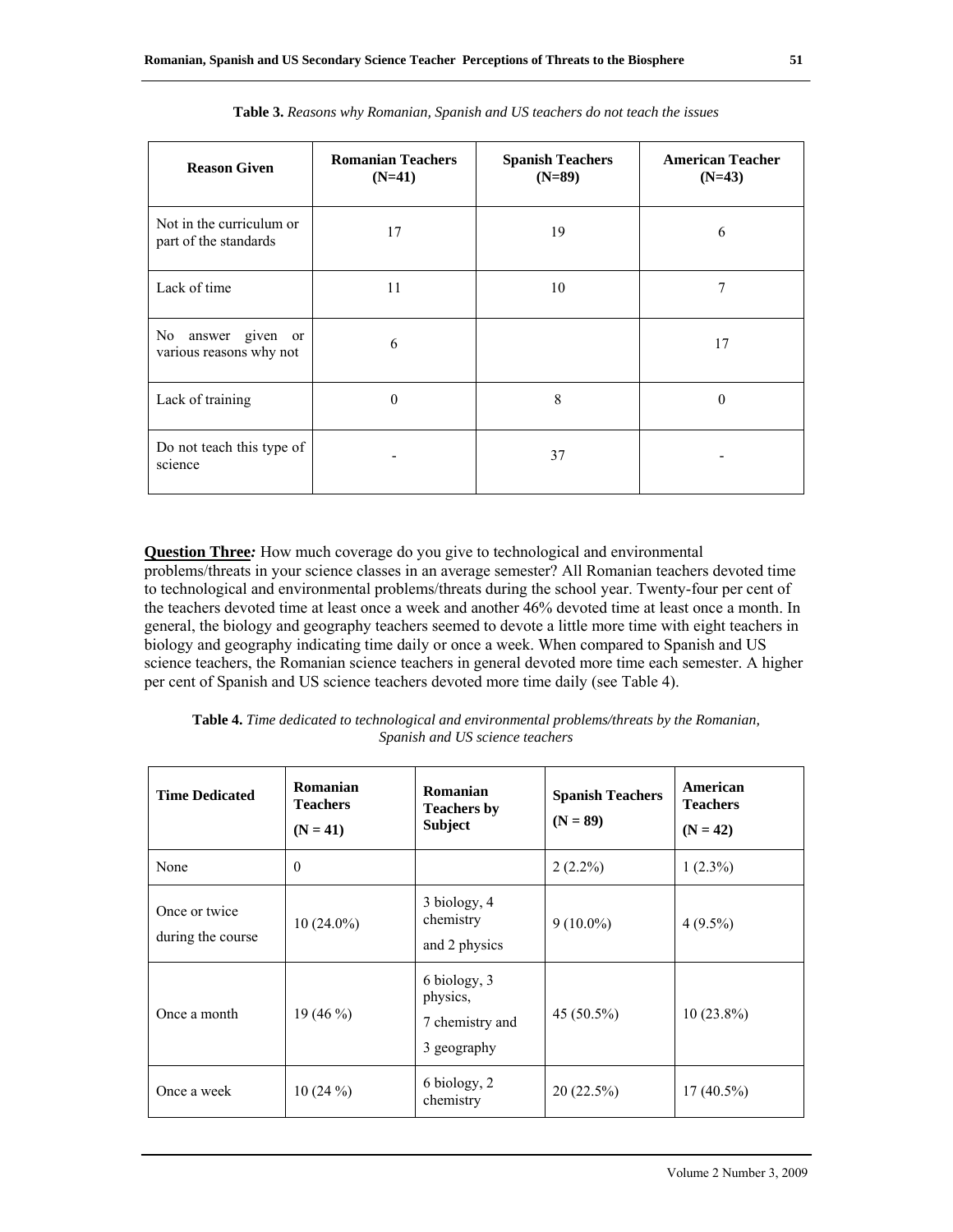|       |          | and 2 physics |              |              |
|-------|----------|---------------|--------------|--------------|
| Daily | $2(5\%)$ | 2 geography   | $13(14.6\%)$ | $10(23.8\%)$ |

**Question Four**: In the context of the science classroom and in the order of your goals and objectives, what do you think is important to teach in science classes? In this question, four propositions were given in a positive way to determine teacher opinions regarding their most important reasons for teaching science in secondary education. The four propositions addressed the following: Procedural aspects of scientific research (5a), the need to know concepts and laws for future studies (5b), priorities of the attitudinal aspects of the curriculum (5c), and the necessity of teaching science to produce citizens capable of making decisions in contemporary society (5d). Teachers were asked to evaluate the four different propositions with a ranking of 0 to 10 with 10 being the highest agreement and 0 the lowest agreement. The Romanian teachers actually used a five point scale which was transposed to a 10 point scale for comparisons to Spanish and US teachers.

Two of the four propositions or reasons for teaching science were quite highly valued by the Romanian science teachers. As measured by means, the most highly valued reason or goal was proposition 5d, (M=6.99), the acquisition of scientific literacy in order to become informed citizens in present day society. It was closely followed by 5b, (M=6.77), learning the concepts and theories, to reach a level of understanding that allows them to continue their studies successfully. The least valued proposition was 5a,  $(N=6.03)$ , discovering how scientists work to evaluate scientific-technological problems. All three groups of science teachers gave the most value to proposition 5d, the acquisition of science literacy to become an informed citizen. The least valued proposition for Romanians and US teachers was 5a, discovering how scientists work to evaluate scientific-technological problems. The least valued proposition for Spanish teachers was 5c (5a was very close), acquiring the democratic values of the current social environment (see Table 5).

| Evaluations (from $0$ to $10$ ) of the science teachers                                                                                         | Romanian<br><b>Teachers</b><br>$N = 41$<br>(Mean) | <b>Spanish</b><br><b>Teachers</b><br>$N = 89$<br>(Mean) | American<br><b>Teachers</b><br>$N = 42$<br>(Mean) |
|-------------------------------------------------------------------------------------------------------------------------------------------------|---------------------------------------------------|---------------------------------------------------------|---------------------------------------------------|
| <b>5a.</b> To discover how scientists work to evaluate scientific-<br>technological problems.                                                   | 6.03                                              | 7.37                                                    | 7.17                                              |
| <b>5b.</b> To learn the concepts and theories, to reach a level of<br>understanding that allows them to continue their studies<br>successfully. | 6.77                                              | 8.08                                                    | 7.35                                              |
| <b>5c.</b> To acquire the democratic values of the current social<br>environment.                                                               | 6.43                                              | 7.35                                                    | 7.75                                              |
| 5d. To acquire scientific literacy in order to become<br>informed citizens in present day society.                                              | 6.99                                              | 8.55                                                    | 8.75                                              |

| Table 5. Romanian, Spanish and US teacher evaluations of the four propositions |  |  |
|--------------------------------------------------------------------------------|--|--|
|--------------------------------------------------------------------------------|--|--|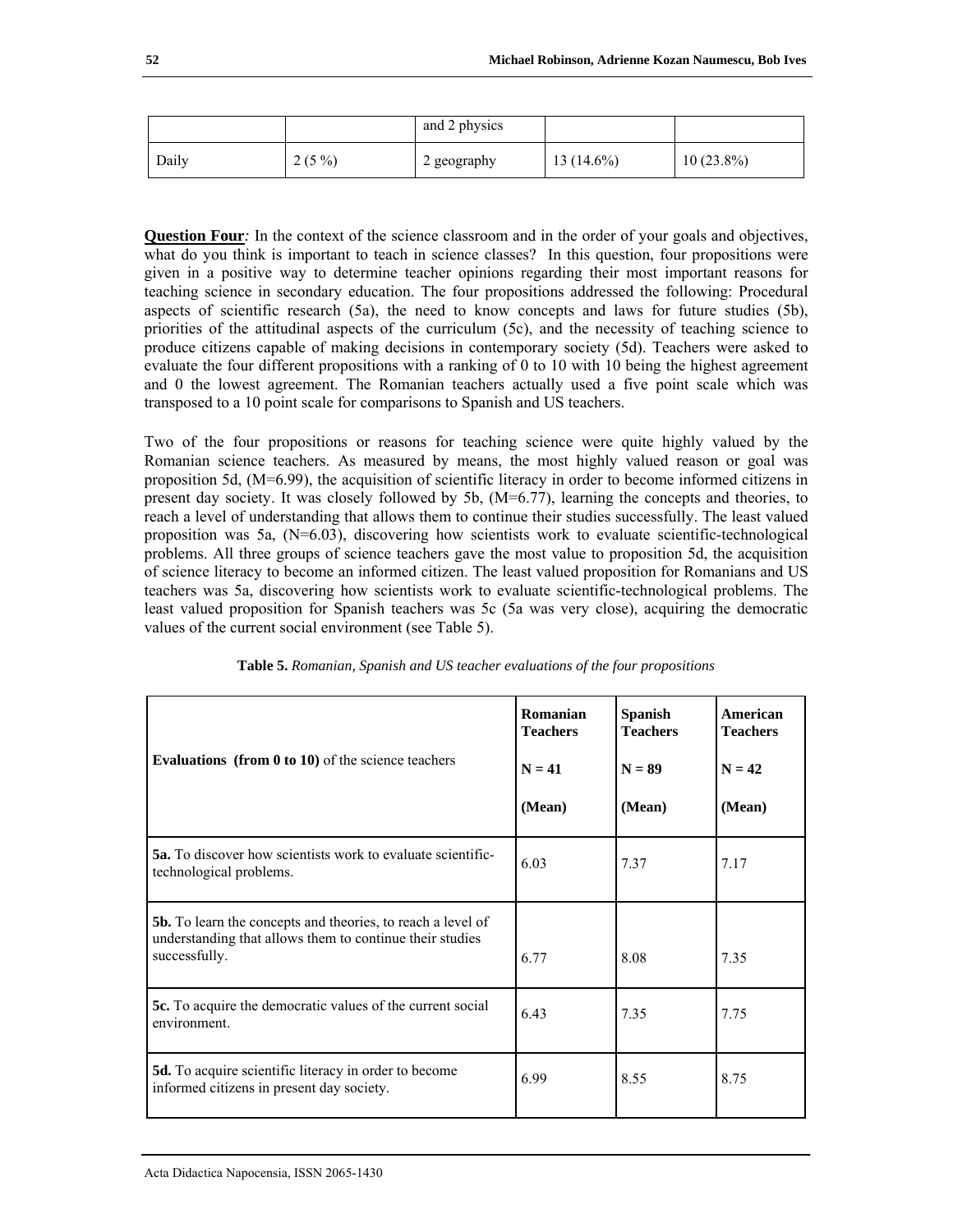**Question Five:** What are the science teachers' priorities for the eight environmental science problems/threats? The top three technological and environmental threats indicated by the Romanian science teachers in descending order were Environmental Pollution, Depletion of Natural Resources and Human Health and Disease. The top three for the Spanish teachers were World Hunger and Food Resources, Depletion of Natural Resources and Conflicts and Violence. The top three for the US teachers were Depletion of Natural Resources, Ecosystem Degradation and Environmental Pollution. The least important problems/threats for Romanian science teachers were World Hunger and Food Resources (8) and Sustainable Development (7). Land Use (8) and Human Health and Disease (7) and were the least importance to the Spanish teachers. World Hunger and Food Resources (8) and Sustainable Development (6 or 7) and Conflicts and Violence (6 or 7) were the least important to the US teachers. In the sample size of 41 Romanian science teachers, only 30 were used. The other 11 teachers did not use all eight rankings when ranking the problems/threats.

When the three nationalities of teachers were compared, Depletion of Natural Resources was the most agreed upon priority. It was number one by the US teachers and number two by both the Romanian and Spanish teachers. The Romanian teachers ranked Environmental Pollution as number one and the Spanish and US teachers ranked it as sixth and third respectively. The Spanish teachers ranked World Hunger and Food Resources as number one and the Romanian and US teachers ranked it last. The Americans ranked Ecosystem Degradation as number two and the Romanian and Spanish teachers ranked it fifth (see Table 6).

| <b>Problem/Threat</b>                | Romanian<br><b>Teachers</b><br>$(N=30)$<br><b>Mean (Rank)</b> | <b>Spanish</b><br><b>Teachers</b><br>$(N=89)$<br><b>Mean (Rank)</b> | <b>American Teachers</b><br>$(N=42)$<br><b>Mean (Rank)</b> |
|--------------------------------------|---------------------------------------------------------------|---------------------------------------------------------------------|------------------------------------------------------------|
| Conflicts and Violence               | 4.19(6)                                                       | 3.78(3)                                                             | 5.69<br>$(6 \text{ or } 7)$                                |
| Depletion<br>of Natural<br>Resources | 2.77(2)                                                       | 3.70(2)                                                             | 2.59(1)                                                    |
| Ecosystem Degradation                | 3.33(5)                                                       | 4.68(5)                                                             | 3.09(2)                                                    |
| <b>Environmental Pollution</b>       | 2.29(1)                                                       | 5.03(6)                                                             | 3.24(3)                                                    |
| Health<br>Human<br>and<br>Disease    | 3.10(3)                                                       | 5.11(7)                                                             | 4.94(5)                                                    |
| Land Use                             | 3.24(4)                                                       | 6.36(8)                                                             | 4.09(4)                                                    |
| Sustainable<br>Development           | 4.54(7)                                                       | 3.95(4)                                                             | 5.69<br>$(6 \text{ or } 7)$                                |
| World Hunger and Food<br>Resources   | 5.14(8)                                                       | 3.52(1)                                                             | 6.57(8)                                                    |

**Table 6.** *Means and rankings by country of the eight problems/threats*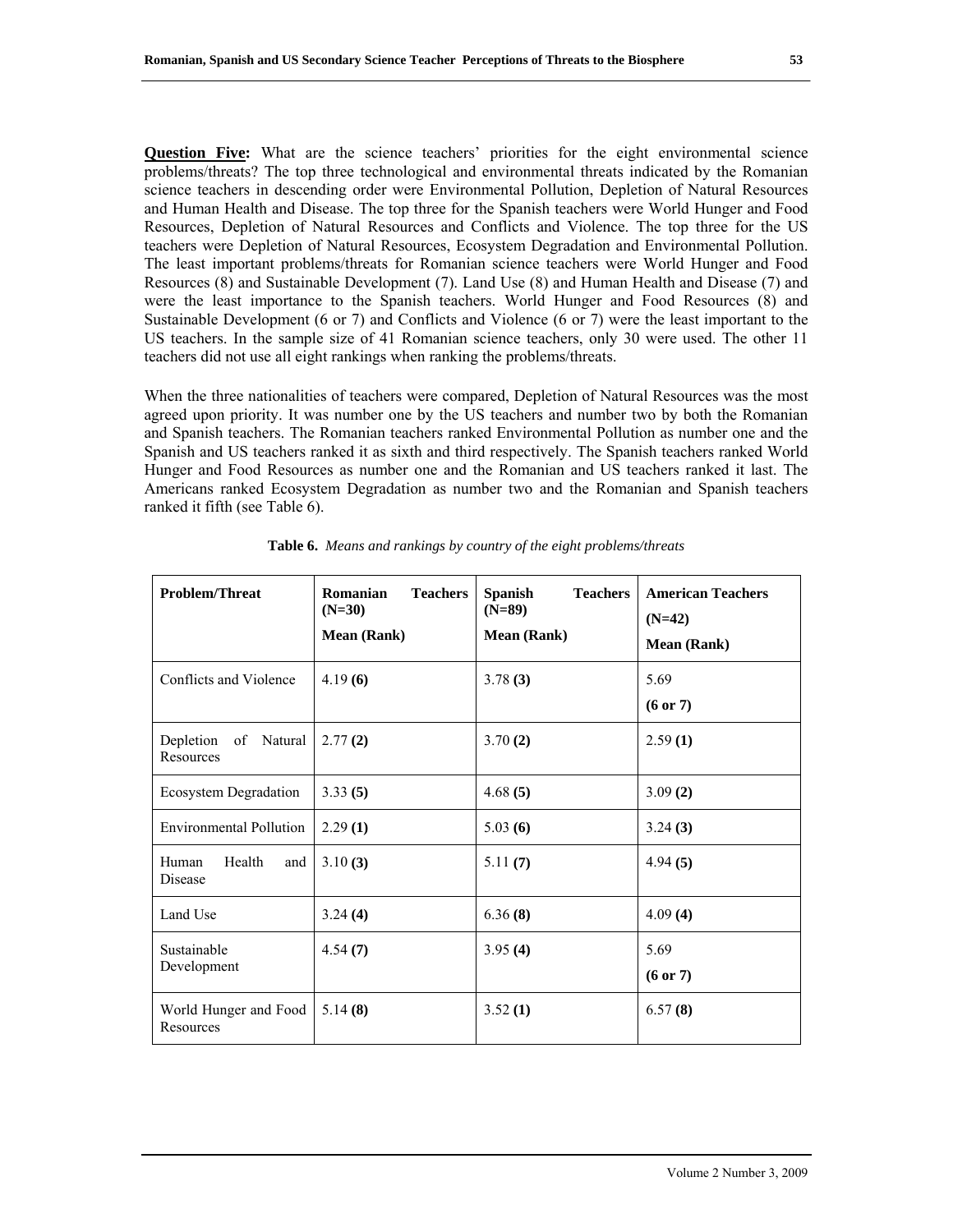## **4. Discussion and Conclusion**

Regarding Question One, (24%) of the Romanian teachers did not answer the question but this was still less than the per cent of Spanish and US teachers. The Johannesburg Earth Summit placed emphasis on sustainable development as a world priority and given the fact that in the year 2000 the Romania Ministry of Education made sustainable development and environmental protection educational priorities, one might expect most science teachers to be informed about the priorities of the 2002 Johannesburg Earth Summit since it was dedicated to global, sustainable development. Since Romania recently became a member of the EU, it is possible the science curriculum may now put more emphasis on environmental problems/threats such as sustainable development and global climate change, to be more in line with EU countries such as Spain.

Thirty percent of the Spanish and (57%) of the US science teachers did not answer the question. The lower than expected response rate of all three groups of teachers indicated that many science teachers in all three countries have no current knowledge about the agenda of the Johannesburg Earth Summit. The Summit not only addressed specific issues on sustainable development (water, energy and air quality) but also dealt with specific scientific and technical development related to environmental sustainability. Partly related to the US teachers limited responses may be US leadership at the highest level. The US government downplayed the summit (Dunn, 2002) with attempts to undermine some of the agenda for fear it would make the US look bad. The part that dealt with global climate change was especially significant, perhaps because President Bush has had such a dismal record on environmental issues in general and the fact that he broke his pre election campaign promise to sign the Kyoto Agreement after being elected. Until very recently, when the evidence has become irrefutable, his administration in alliance with the fossil fuel industry, has undermined what scientists said about global climate change and other science based environmental issues (science integrity, www.ucsusa.org, 2008**).** His 2008 State of the Union address gave lip service to the need to reduce carbon emissions but with still no agenda to back it up. In contrast, in Spain, the program of the new socialist government included observance to the protocol of Kyoto and Spain has begun to take steps towards compliance, with the approval of the majority of the population.

Question Two dealt with reasons why science teachers teach or do not teach about environmental and technological problems and or threats in their science classes? In general, the Romanian science teachers gave reasons why they do not teach about these issues in class and the most common reasons were: Environmental education is not in the national curriculum and lack of time. This seems reasonable since Romanian students must be prepared to pass an examination to continue study and teachers would be expected to emphasize science content that might be on that examination. If science questions that require an understanding of global environmental problems/threats such as global climate change are not part of the syllabus, it is unlikely they will be taught in the curriculum.

When compared to the Spanish and US teachers, more US teachers indicated that they did not have time to bring in environmental and technological problems/threats. A number of them mentioned directly that the standards made it difficult to have the time to connect science to societal issues. This is the first year (2008) that the science exit exam will be required for high school graduation and it is probable that teachers will be held accountable for how their students do on this exam. As a result it is expected that more and more of them are now teaching to the test and leaving out essential connections to society. These connections might enable students to see the value of learning science as a means to understand science and technology based societal issues that may threaten the biosphere.

More Spanish teachers mentioned lack of training as a reason for not teaching about environmental problems/threats. Neither the Romanians nor the Americans gave this as a reason. Nearly all of the Romanian teachers had degrees in their teaching areas and we might expect them to feel comfortable with the subject they teach. But, 26 of the US teachers who were teaching grades 7-8 and nine did not have degrees in science teaching areas and we might expect them to feel less comfortable teaching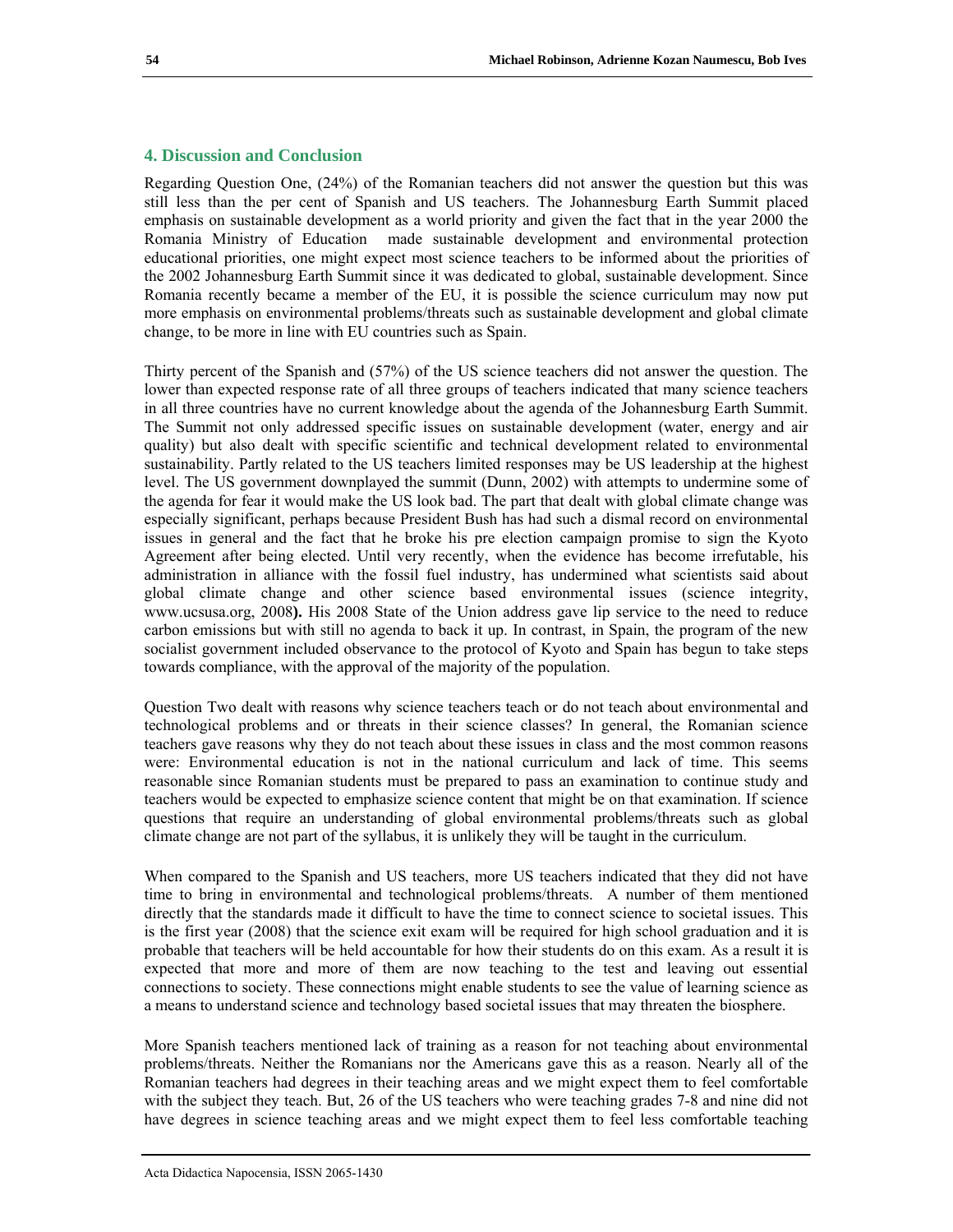science topics they were not trained to teach. In general, older teachers in any country would be expected to have less training in subject matter that deals with environmental problems/threats than younger teachers who may have graduated after threats to the biosphere became more prevalent in society and were added to teacher training courses. Twenty-three of the Romanian teachers were 36 or older (56%) and perhaps they had less training than younger teachers regarding how to teach science in the context of society and the environmental impact of modern technologies on the biosphere and environmental sustainability.

In regard to reasons why Romanian science teachers teach about environmental and technological problems and threats, nine teachers (22%) gave one or more reasons. The reasons involved the fact that environmental problems belong to all of us and understanding is needed for informed citizens in a democratic society and the survival of all of us. Forty-three (48%) Spanish and 18 (41%) US teachers gave these same reasons. Forty Spanish teachers and nine US teachers mentioned that this knowledge is needed for democratic values, to be informed voters and understanding by future leaders. For the Spanish and US teachers, the evidence indicates that both groups of teachers had similar thoughts about the need to conserve the planet for everyone, including future generations. Apparently nearly one-half of the science teachers in both those countries saw the teaching of science and its related environmental problems/threats as a utilitarian need. This has historical origins in the US going back to the  $19<sup>th</sup>$  century when biology and health were both put in the school curriculum because of social relevance (DeBoer, 1991). The reason for the different perceptions of the Spanish and US teachers may also be related to their much longer democratic tradition than Romania. In a democracy, an understanding of these problems is a responsibility of informed citizens. One last point regarding Spanish science teachers pertains to the Spanish Secondary Scientific Education Reform (12-16 years old) which in 1997 stated the need for scientific and technological literacy of students.

Question Three dealt with how much coverage science teachers give to technological and environmental problems/threats in an average semester? The results indicate that all of the Romanian science teachers in the survey give some time to these issues even if they may not be part of the national curriculum in their content areas. A higher percentage of Spanish and US teachers said they covered technological and environmental problems/threats on a daily basis than the Romanian teachers. Given the fact that Romanian teachers have to follow a set curriculum that may not include this type of science content, it is surprising that so many of the teachers bring the issues in regularly. This may also become a problem for US teachers in the classes that must be taught to address the science standards to prepare students to pass the high school science exit exam. In the US, attempts are being made in science teacher training classes to try to get teachers to design lessons that use more science and technology based current events aligned with the science content standards when teachers must follow a curriculum that contains little environmental science content. The hope is that this will help teachers connect science to everyday issues thereby helping students to see science as relevant and perhaps more interesting as well. It may also encourage more students to pursue STEM careers which is currently a big push by the federal government (Robinson, 2008).

Question Four dealt with the most important personal goal science teachers have when they teach science. The most important goal of the Romanian as well as the Spanish and US science teachers was helping students become science literate to become better informed citizens. This is one of the two main goals of science education in the US (National Research Council, 1996) and in both the US and Spain the content and process skills in the national and some US state science standards are aimed at helping student become science literate. The results from this question seem to contradict the results of educational practice that the teachers say they practice. In question two, only three Romanian science teachers addressed the need to teach science that has applications to environmental problems and future human health, needed by all of us for survival on the planet. Forty of the Spanish teachers questioned did not teach subjects related to scientific literacy such as the scientific-technological and environmental problems of the earth and over one-half of those who made reference to these matters recognized that it was done in a superficial and hurried manner (question two). Likewise, 17 of the US teachers did not answer the question at all or gave reasons for why they cannot emphasize content areas that involve science literacy. The results of questions two and four, when analyzed together, seem to indicate that a significant difference exists between the good intentions of Romanian, Spanish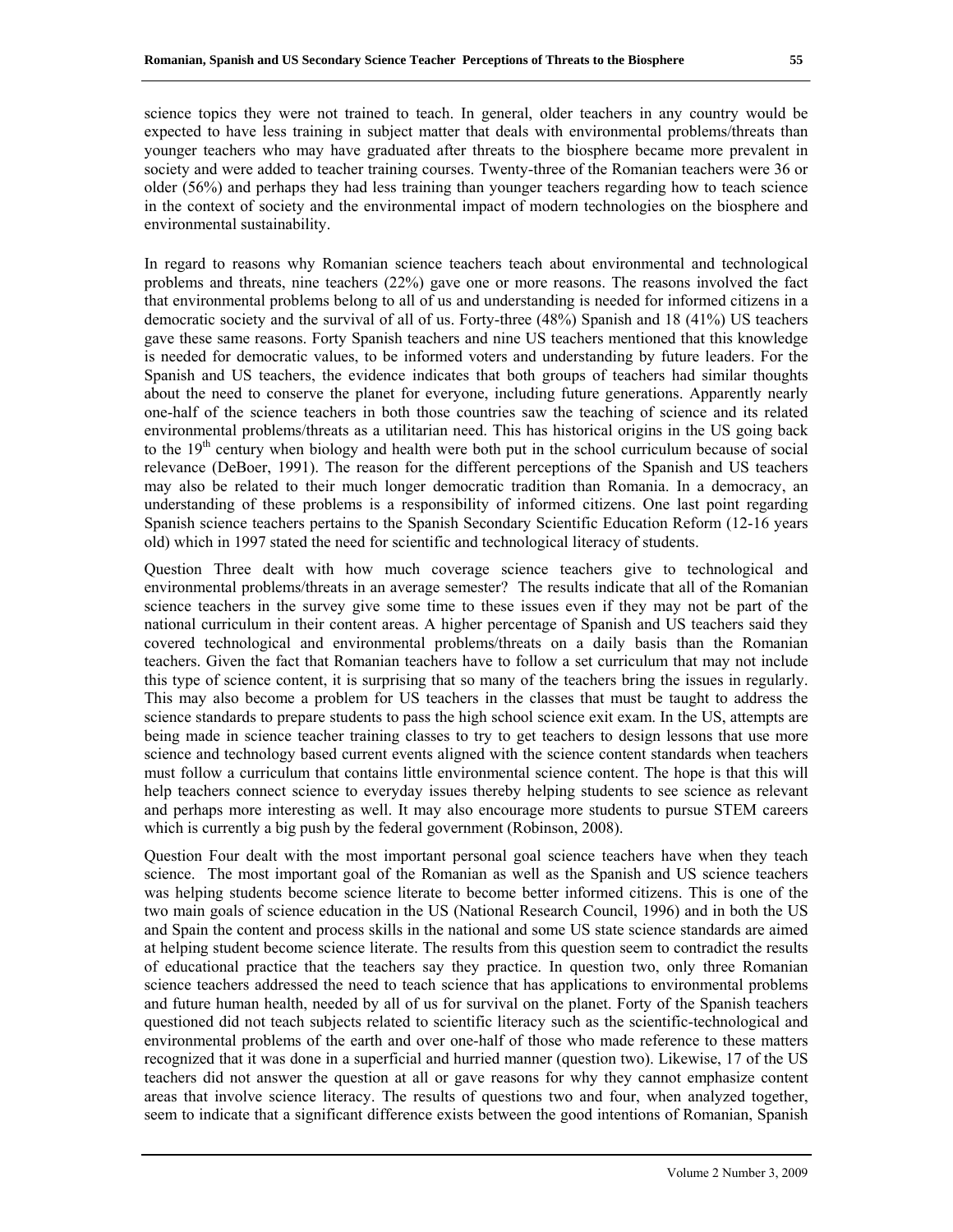and US teachers (question 4) and the reality of practice in the classroom (questions two). Perhaps Romanian, Spanish and US science teachers think they are addressing science literacy if they teach the prescribed curriculum or science standards. One US author and many of his colleagues believe that the standards do not make the necessary overt connections to societal issues to help students become science literate. The students may be able to recall science concepts but they are not able to make applications and connections of this information to society in a true STS fashion (Yager and McCormick, 1989).

The second main goal of science teaching for the Romanian and Spanish teachers was the learning of concepts and theories to continue successful studies. In both Romania and Spain this may be in agreement with preparing students for university studies. In Spain, prior to secondary science education standards reform, this was the primary reason for teaching secondary science (Gil, Furió and Gavidia, 1998). The second main goal for the US teachers was the acquisition of democratic values. This would fit with the goal of science literacy if students are to be informed citizens on issues that require some knowledge of science for intelligent voting. For example, whether citizens should approve more coal fired power plants that do not sequester carbon dioxide when the effects on global climate change through burning fossil fuels is understood by voters.

Question Five required the three nationalities of science teachers to prioritize the eight environmental threats by ranking them from 1-8. The Romanian teachers ranking of Environmental Pollution as number one may be related to the legacy of communism when environmental protection and preservation were secondary to production. Romania still has severe land, water and air pollution left over from communist economic policies. Depletion of Natural Resources was ranked second. Perhaps Romania is now confronted with shortages and having to pay the market price with the loss of subsidized goods under the former communist economic system which has now become more pay as you go capitalism. As a result, they must now compete in the EC and the world market for resources and other commodities. Human Health and Disease was ranked third and again under communism health of citizens may not have been a priority of the government, but, perhaps it was, but now under the new economic system, health costs may have become more the responsibility of individuals and not the government.

Regarding the priorities of the Spanish teachers, it was surprising that World Health and Food Resources was ranked as the first priority. An explanation may reside in the problems Spain continues to encounter with the influx of African refugees to Spain and the attempts by the government to stop the illegal immigration. Most of the refugees are destitute without gainful employment and little food for their families. They are seeking a better life and in many cases they are from countries where the current EC subsidized fishing industry has taken away their livelihoods with the cooperation of corrupt African governments and the resulting EC corporate fishing in West African waters. The catch is sold in the expensive European fish markets. The second priority, Depletion of Natural Resources, may be related to a lack of resources, especially water, as Spain continues to develop in the EC. The division of land happened a long time ago and does not seem to be a cause of concern, although matters such as property speculation, desertification, irrational use of water etc, should all be motives for greater concern. The third priority, Conflicts and Violence, may be related to the terrorists' attacks in Spain as well as the continuing conflicts in nearby Africa and the refugees they produce who try to enter Europe through Spain.

The results of the rankings of the US teachers indicate that Depletion of Natural Resources, Ecosystem Degradation and Environmental Pollution are all priorities. Water is a very big problem in the part of the US the teacher sample was from, and there is real fear that continued development will decrease the quality of life both through resource depletion, degraded resources and increased air, water and land pollution. Land use is also seen as a priority. Continued development around Lake Tahoe and growth in California have degraded the water and air quality there as well as in some of the most scenic areas of the Sierra Nevada mountains. Many more bears, coyotes and cougars are now seen and captured and relocated or killed from newly developed areas as humans continue to take over what was formerly habitat of wild animals. Food Resources and Conflicts and Violence were not seen as priorities, in spite of growth taking away prime crop land in the California central valley, and the war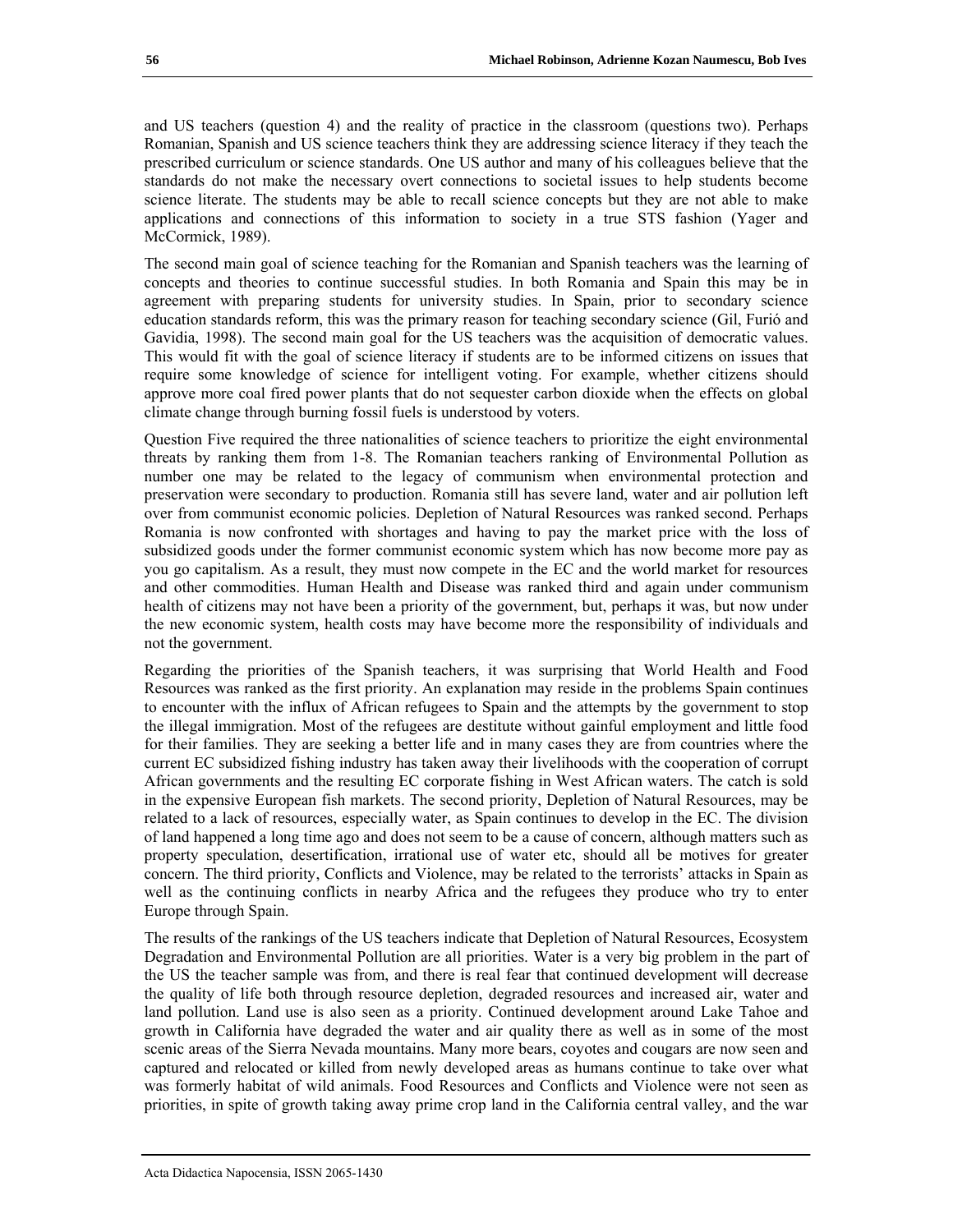in Iraq which poses no sacrifice to people outside the military. There has been a lot of news about obesity in both adults and school age children, but is appears that there is no transfer to what is going on in much of the underdeveloped world. Most foreign news deals with the economy and Iraq so issues such as starvation and conflict in the Congo or Darfur region of Sudan rarely make the news.

Before concluding, one important limitation of the data should be mentioned. The Romanian data was collected over a year after the US and Spanish data and the increased emphasis on global climate change and its' effects was much more prevalent in the news when the Romanian teachers completed the survey. Further research will survey another US sample of science teachers to determine if attitudes about the eight/problems threats have changed.

In conclusion, several statements can be made regarding cross national secondary science teacher perceptions and knowledge of environmental and technological problems/threats that degrade the biosphere.

First, it is apparent that in all three countries, secondary science teachers had little knowledge about the 2002 UN Earth Summit in Johannesburg, a world summit to address sustainable development. The fact that so many teachers did not answer this question or provided vague or inconclusive answers may indicate how little importance even secondary science teachers, give to world threats to the biosphere such as global climate change.

**Second**, it appears that science content that addresses threats to the biosphere must be a part of the required curriculum and teachers must be trained for and given the time to teach that curriculum. In fact, for most students, it probably should be the only science curriculum. Only then will a critical mass of voters increase the prospect for awareness of the importance of these problems and threats and gain the necessary knowledge needed to act on them through voting and pressure on elected representatives.

**Third**, teachers and students must understand that threats to the biosphere affect all life. In a finite world, we are all in this together and what we do now impacts future generations. Therefore, the standards and the prescribed science curriculum must include 1) the science behind the threats to the biosphere and 2) methods in pre service and in service science teacher training that address how to connect and apply essential science concepts, process skills and science habits of mind to an understanding of these threats.

**Fourth**, the data indicates that the most important goal of all three nationalities of science teachers is to help students become science literate to become better informed citizens and voters. If this is true, it is apparent that all science teachers must do more to carry out this goal in the actual teaching that occurs in their science classes.

**Fifth**, it appears that the rankings are directly related to personal experiences of the citizens in each country. Unless global environmental problems and threats directly impact citizens in a given country, the citizens may not really perceive the damage they may doing to the biosphere on a global level. This is a strong reason for making science and technology based global environmental problems and threats an essential part of the science curriculum in all countries and assessed with high stakes tests. Maybe the next UN Earth Summit should address a common environmental science curriculum that addresses global biosphere threats and is required teaching in every country.

# **Literature**

- [1] Aldred, J. (2007). Q&A: Bali Climate Change Conference. Retrieved from http://www.guardian.co.uk/environment/bali.
- [2] American Chemical Society. (2002). *Chemistry in the Community: ChemCom*. New York, New York: W. H. Freeman and Company.
- [3] Arms, K. (2004). *Environmental Science*. Austin, Texas: Holt, Rinehart and Winston. BSCS. (1992). *Biological Science: An Ecological Approach*. Dubuque, Iowa: Kendall/Hunt.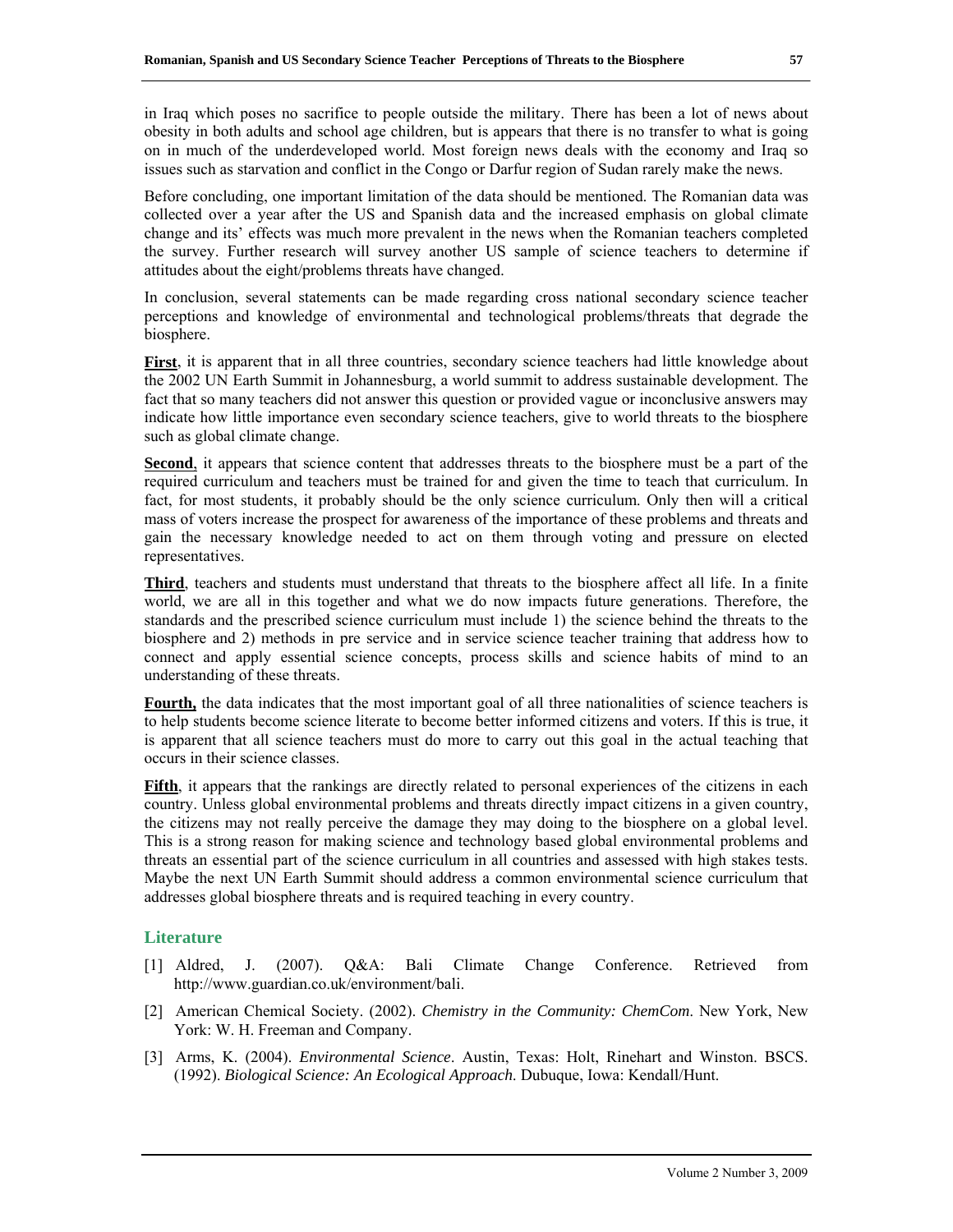- [4] Dean, C. (2008). Global advances challenge U. S. dominance in science. *New York Times,*  Retrieved that the contract of the contract of the contract of the contract of the contract of the contract of the contract of the contract of the contract of the contract of the contract of the contract of the contract of http://www.nytimes.com/2008/01/16/us/16nsf.html? r=2&oref=slogin&oref=slogin.
- [5] DeBoer, G. (1991) *A History of Ideas in Science Education*. New York: Teachers College Press.
- [6] Dunn, S. (2002) R*eading the Weathervane: Climate Policy from Rio to Johannesburg*. Worldwatch Paper 160. Washington, DC: Worldwatch Institute.
- [7] Gil, D., Furio C. & Gavidia, V. (1998), El profesorado y la reforma educativa en España. *Investigación en la Escuela,* 36, 49-64.
- [8] Guisasola, Jenaro; Robinson, Mike; Zuza, Kristina (2007). A comparison of the attitudes of Spanish and American secondary science teachers toward global science and technology based problems/threats. *International Journal of Environmental & Science Education*. 2(1), 20-31.
- [9] Human Development Index (2005). Going Beyond Income. Retrieved from http://hdrstats.undp.org/countries/country\_fact\_sheets/cty\_fs\_ROM.html.
- [10] International World Conservation Union. (1948). The World Conservation Union.Retrieved from www.iucn.org/en/about/vacancies/2006\_07\_deputy\_project\_manager.pdf.
- [11] National Research Council (1996) *National Science Education Standards*. Washington DC: National Academy Press.
- [12] National Science Board. (2008). Science and engineering indicators. Retrieved from http://nsf.gov/statistics/indicators/.
- [13] Robinson (2008). Determining why students take more science than required in high School. *Bulletin of Science, Technology & Society.* 28(4), 338-348.
- [14] Union of Concerned Scientists. (2008). Science Integrity. Retrieved for www.ucsusa.org. United Nations. (1992) UN Conference on Environment and Development. Retrieved from www.un.org/geninfo/bp/enviro.html.
- [15] United Nations. (2007). United Nations Climate Change Conference, Bali, Indonesia. Retrieved from www.**un**.org/climatechange/blog/index.asp .
- [16] United Nations. (2002) Johannesburg Summit 2002. Retrieved from www.**un**.org/jsummit/html/basic\_info/parallel\_events.html.
- [17] United Nations (1997). Kyoto Protocol. Retrieved from http://unfccc.int/kyoto\_protocol/items/2830.php.
- [18] United Nations (1972). The United Nations Conference on the Human Environment. Retrieved from www.**un**ep.org/Documents/Default.asp?DocumentID=97&ArticleID=1503.
- [19] Yager, R. & McCormick, A. (1989) Assessing and teaching/learning successes in multiple domains of science and science education. *Science Education*, 73(1), 45-58.

### **Authors**

1.**Prof. Michael Robinson**, PhD, University of Nevada, Reno, robinson@unr.edu Professor of Secondary Science Education

2. **Adrienne Kozan Naumescu**, Babeş-Bolyai University, Psychology and Educational Sciences Department, Cluj-Napoca, Romania, e-mail: kozanadrienne@yahoo.com

3.**Bob Ives**, Ph.D., University of Nevada, Reno, rives@unr.edu Associate Professor of Special Education

#### **Appendix**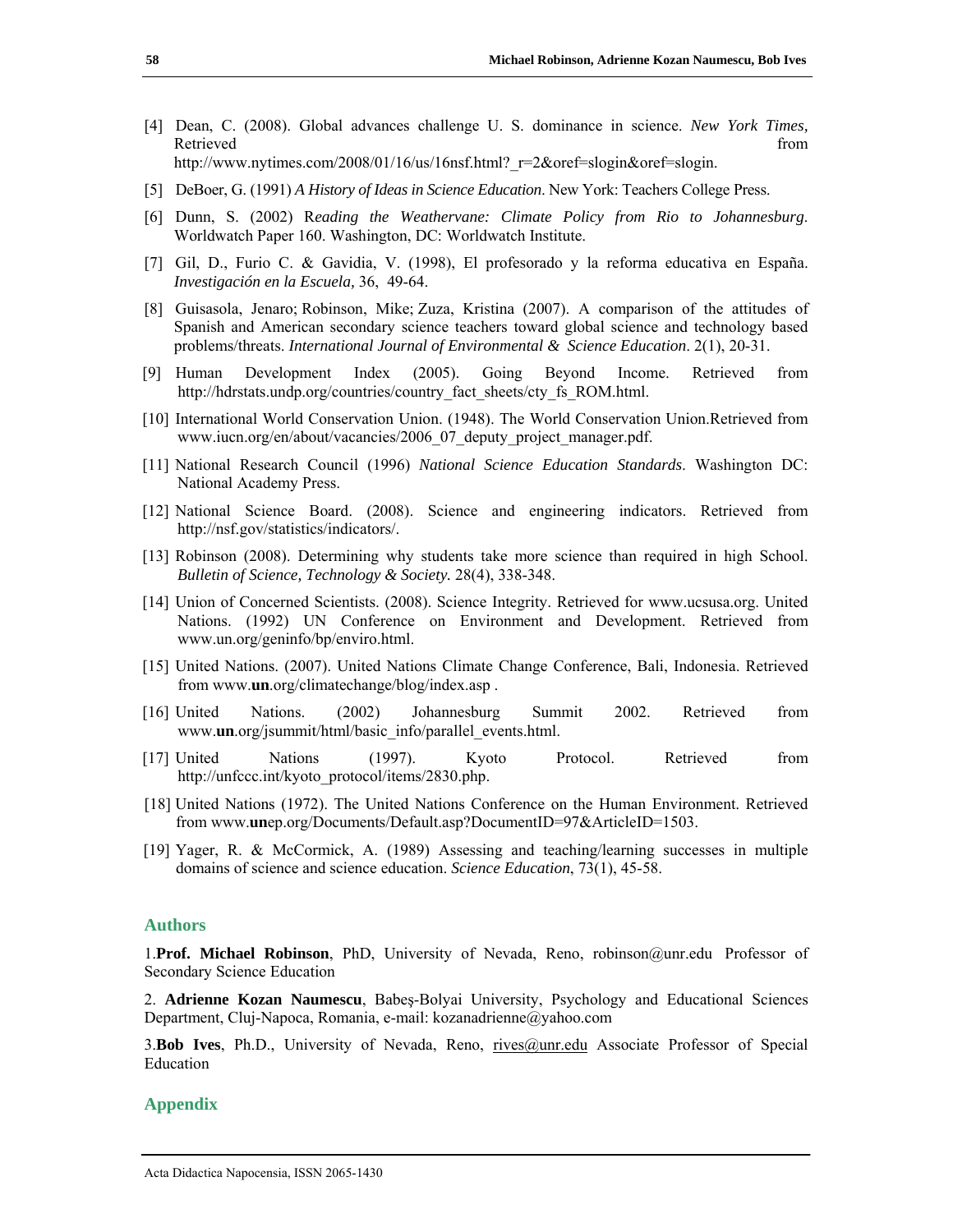### **Part I**

As citizens of the world, we face many public policy problems related to the technological and environmental changes that affect humanity and the rest of life on Earth. We invite you to reflect on the relationship between the science that you teach and the problems and challenges that, in your opinion, humanity faces now and will face in the near future.

Please answer the following:

1. What were some of technological and environmental problems and or threats that were discussed in the 2002 Johannesburg Earth Summit?

2. Can you describe any reasons why you **do or do not teach** about technological and environmental problems and or threats in your science classes?

Please **circle** the number you most agree with for the following questions:

3. How much coverage do you give to technological and environmental problems / threats in your science classes in an average semester? Circle the number that best applies.

1 2 3 4 5 None Once or twice Once a month Once a week Daily

4. In the context of the science classroom and in the order of your goals and objectives, what do you think is important to teach in science classes?

\*\* Value from 10 (full agreement) to 0 (full disagreement)

a. Science classes must teach students how scientists work so students can assess better the everyday technological and environmental problems/ threats they face 1-10

b. Science classes must teach scientific concepts and theories thoroughly enough to enable students to pursue further studies of everyday technological and environmental problems and or threats. 1-10

c. Science classes must teach information that enables student to acquire the democratic values needed in the social environment in which they live. 1-10

d. Science classes must teach students the essential scientific and technological literacy needed by informed citizens in contemporary society. \_\_\_\_\_ 1-10

## **Part II**

## **Global Environmental Problems / Threats**

There are many public policy problems confronting citizens throughout the earth. The priority that governments and citizens give to the problems can vary in different countries. We would like you to rank the following global environmental problems / threats according to how important you think they are and the priority they should have in public policy.

Many of the nine (A-I) problems / threats are related to one another. This makes selection of one problem over another somewhat difficult. With this understanding, we ask that you do your best to